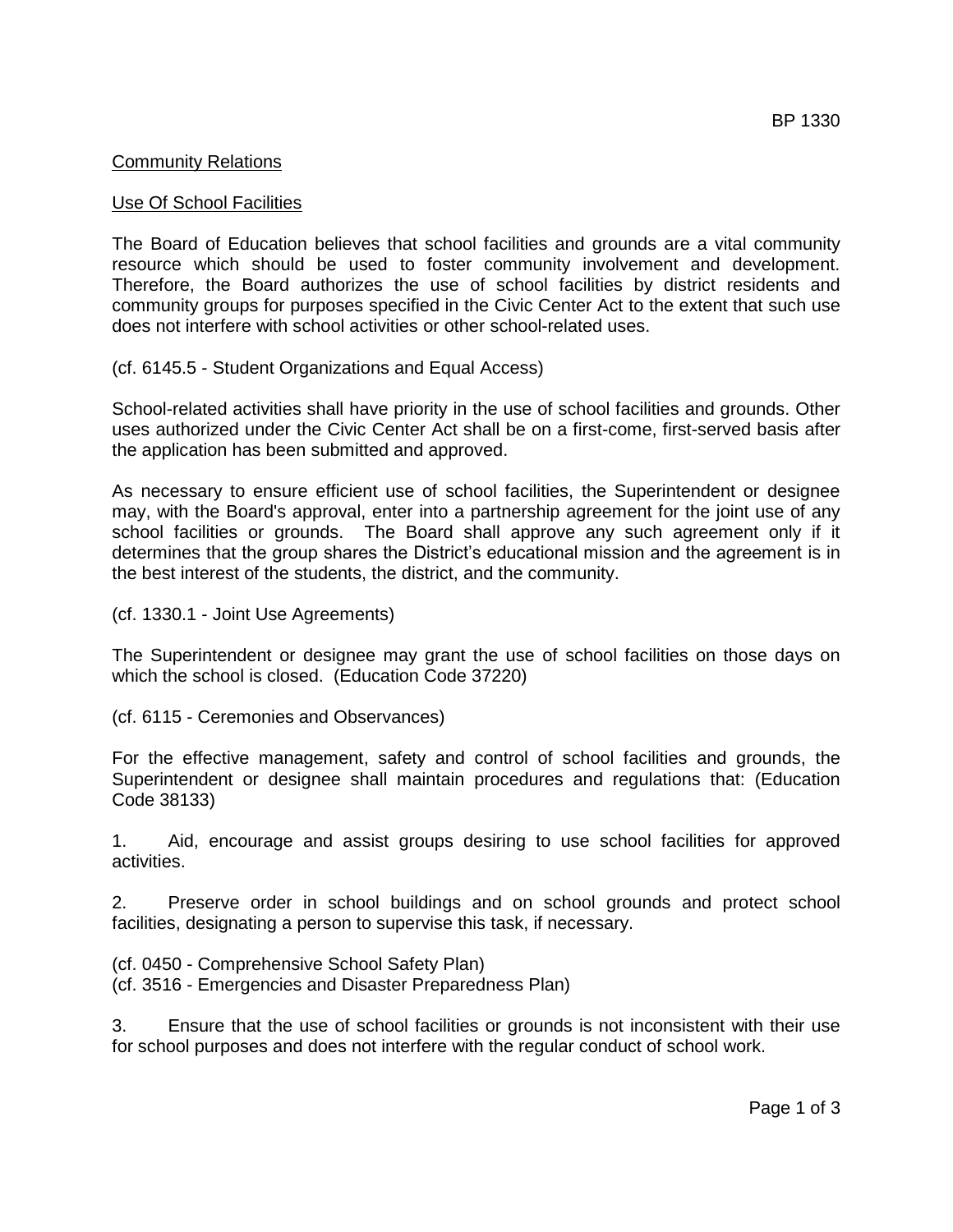# Community Relations

#### Use Of School Facilities (continued)

There shall be no advertising on school facilities and grounds except as allowed by district policy specified in BP 1325 - Advertising and Promotion.

# (cf. 1325 - Advertising and Promotion)

The Board of Education reserves the right to refuse to permit the use of its equipment or the services of District employees for reasons based upon the needs of the District.

#### Fees

The Board shall grant the use of school facilities or grounds without charge to schoolrelated organizations whose activities are directly related to or for the benefit of district schools. All other groups requesting the use of school facilities under the Civic Center Act shall be charged an amount not to exceed direct costs (see Exhibit 1330 – Class II and III). However, if the use of school facilities or grounds is for religious services, the group shall be charged an amount that equals or exceeds direct costs determined in accordance with Education Code 38134.

*The Board believes that the use of school facilities or grounds outside of Class I uses should not result in costs to the district. Therefore, all groups, including school-related organizations requesting the use of school facilities or grounds will be charged for district personnel required to work during the approved facility use.*

In determining direct costs to be charged for community use of school facilities or grounds, including, but not limited to, playing or athletic fields, track and field venues, tennis courts, and outdoor basketball courts, the Superintendent or designee shall include a proportionate share of the costs of the following: (Education Code 38134)

1. Supplies, utilities, janitorial services, other services of district employees, and salaries of district employees directly associated with operation and maintenance of the school facilities or grounds involved

2. Maintenance, repair, restoration, and refurbishment of the school facilities or grounds

However, for classroom-based programs that operate after school hours, including, but not limited to, after-school, tutoring, and child care programs, direct costs to be charged shall not include the cost of maintenance, repair, restoration, or refurbishment of the school facilities or grounds. (Education Code 38134)

(cf. 5148 - Child Care and Development) (cf. 5148.2 - Before/After School Programs)